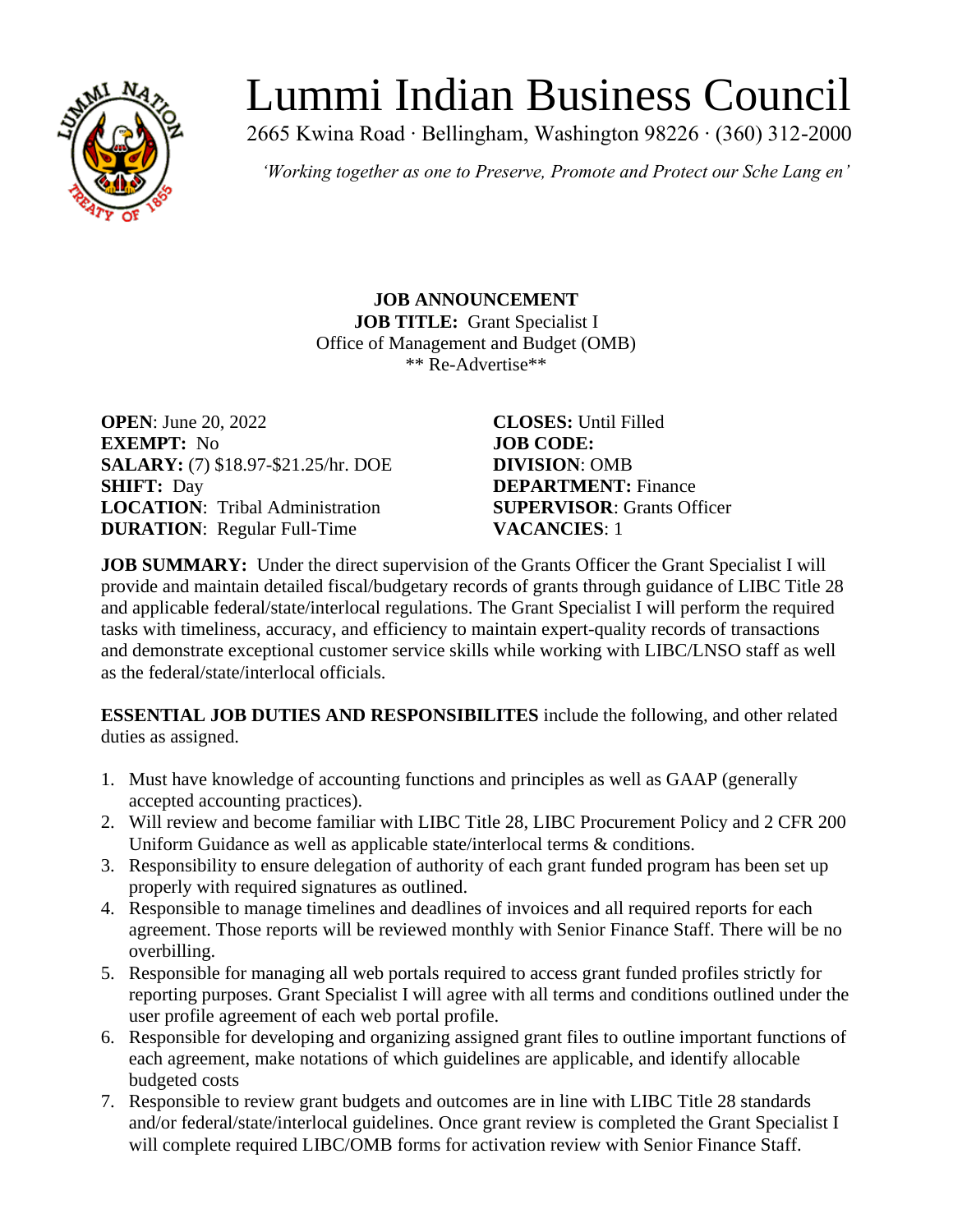- 8. Responsible to research, investigate, analyze, reconcile, and evaluate data to ensure allowability of ledger transactions. The Grant Specialist I will adhere to LIBC OMB Procurement Policies.
- 9. Responsible in developing and managing effective working relationships with LIBC program officials, Senior Finance Staff as well as federal/state/interlocal officials.
- 10. Will assist the Grants Officer with the review and input of all grant information for the annual A-133 SEFA (Schedule of Expenditures of Federal Awards).
- 11. Responsibility ensuring compliance with rules and regulations administered by grantor and A-133 auditors of the general ledger & grant files for each grant funded project. Will provide all required information as requested in a timely manner.
- 12. Will demonstrate exceptional skills in MS Office (Excel, Outlook) & applicable accounting applications.
- 13. Will exhibit excellent organizational skills and manage & maintain source documentation for procurement and payroll related transactions.
- 14. Will participate regularly in scheduled OMB/Finance staff meetings.
- 15. Responsible for preparing grant and contract files for archiving according to LIBC procedures.
- 16. Responsible for maintaining confidentiality within and outside of the workplace.
- 17. Other duties as assigned within the scope of work of the Grant Specialist I.

## **KNOWLEDGE, ABILITIES AND SKILLS:**

- Technical Skills: Must have intermediate knowledge and direct experience working with MS Office most notably Microsoft Excel as well as Word, Outlook and Access. Experience working with accounting systems is imperative. Must be able to operate 10-key operations with accuracy. Demonstrate proficiency in data analysis and reporting to detail, and the ability to understand & work with budgets.
- Office Skills: Knowledge of filing and good organizational skills. Must have knowledge of general office equipment and procedures. Must display excellent time management and problem-solving skills.
- Interdepartmental Communications: Ability to read, comprehend, interpret and apply federal/state/interlocal regulations and guidelines within the tasks. Must be able to explain policies and procedures/rules and regulations in a clear and professional manner. Must be able to facilitate meetings and coordinate the work of the Grants Office. Must be able to work both independently and as part of a team as well as manage and prioritize projects effectively to meet deadlines. Must handle sensitive information discreetly and maintain confidentiality. Must be able to travel for work related seminars/workshops.

## **MINIMUM REQUIREMENTS:**

- High School Diploma or GED; and
	- o One (1) year of experience in Accounting or Finance with budgeting and financial process and procedures related to government grants and contracts; and
	- o One (1) year of experience with AccuFund or similar accounting software; **OR**
	- o Associate degree in Accounting, Finance, or related field
- Must possess a valid Washington State Driver's License and meet eligibility requirements for tribal insurance.
- Lummi/Native American/Veteran preference policy applies for minimum qualified applicants.

## **REQUIREMENTS:**

- Must pass pre-employment and random drug and alcohol test to be eligible for and maintain employment, as required by the LIBC Drug & Alcohol Free Workplace Policy.
- Position requires extensive Criminal Background Check.
- Must be fully vaccinated for COVID-19 including two (2) doses of a 2-dose series, or one (1) dose of a 1-dose series, plus 14 days beyond the final dose prior to the start date